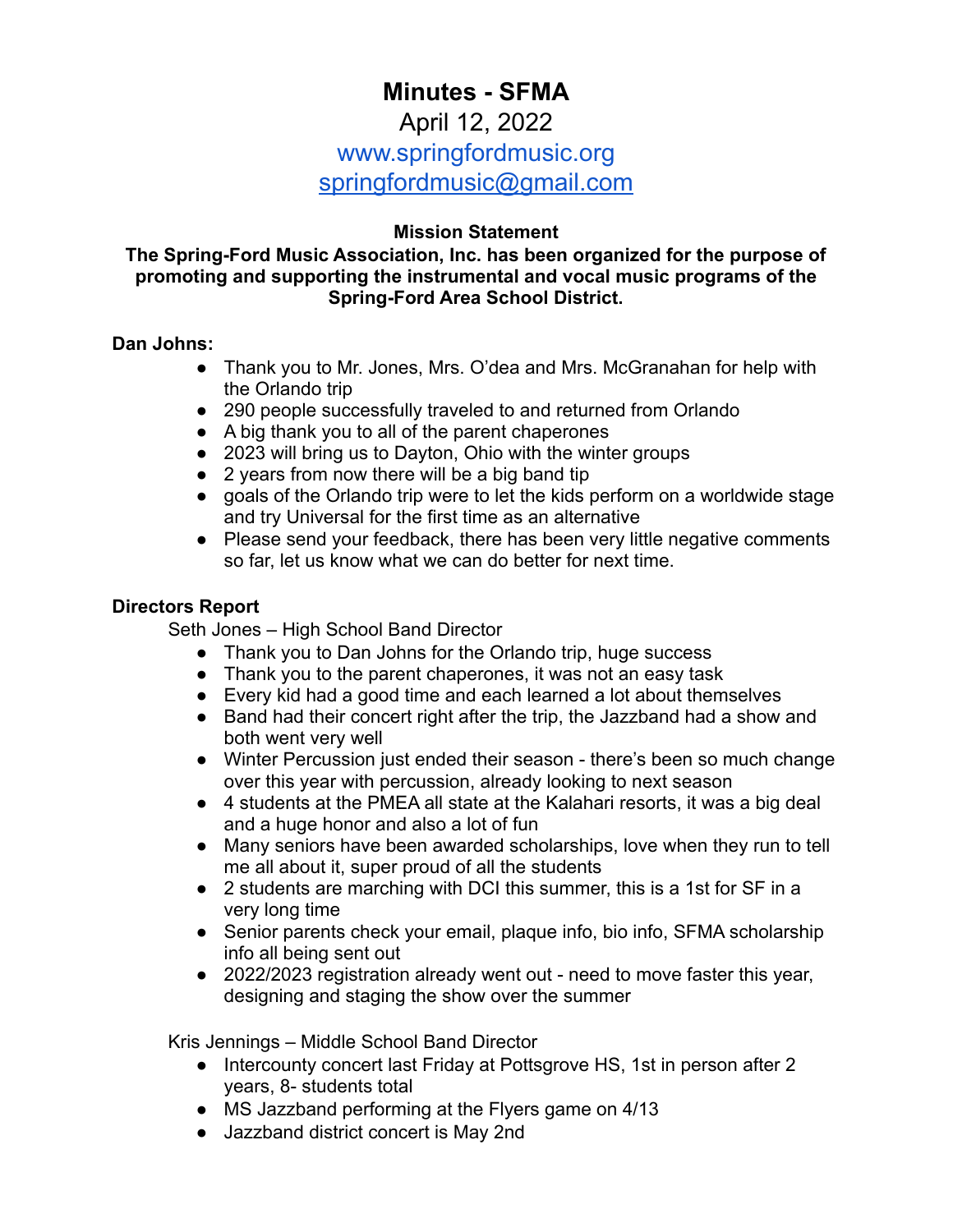- MS is going to music in the parks at Hershey on May 14th
- My 18th is HS final performance, May 19th is Jazzband final performance
- Memorial Day parade is final performance for marching band

## **Officers Report**

Vice President

• The last few months have been so busy, looking forward to a little break

**Treasurer** 

- Revenue is looking decent, overall happy with where it is
- Expenses are decent, still more to enter, but looking pretty good
- In the process of setting up budget for next year

Assistant Treasurer

• Last day for seniors to withdraw SPA is the last day of June, it can be used for anything music related or can be willed to another student in the program

**Secretary** 

● nothing to report

# **Committee Reports**

Concessions (Colleen not in attendance, Lisa Corey spoke)

• SFMA MAPS show went very well, didn't run out of food and kept the concessions line moving very smoothly

Fundraising

- 4/29 is Trivia Night, please advertise to everyone you know, looking for volunteer, can be students, a SUG is going out soon, 5 businesses have donated raffle baskets for Trivia Night, looking to collect many more
- Gertrude Hawk and Divine Apples haven't provided numbers yet
- June 4th is the yard sale

**Scrip** 

● 145 families are utilizing this program

Ram Crew/Vehicles

- Done with truck rentals for the season, it was alot more expensive than expected, there was extra travel this year too with the new Indoor Winds
- Thank you to everyone who helped build, load, and transport
- During May and June the plan is to: sell the columns or at least break them down; move the items out of the away stands; turn the candy shack into a Ram Crew shack; mule needs to be serviced

Data

● 104 members, up from before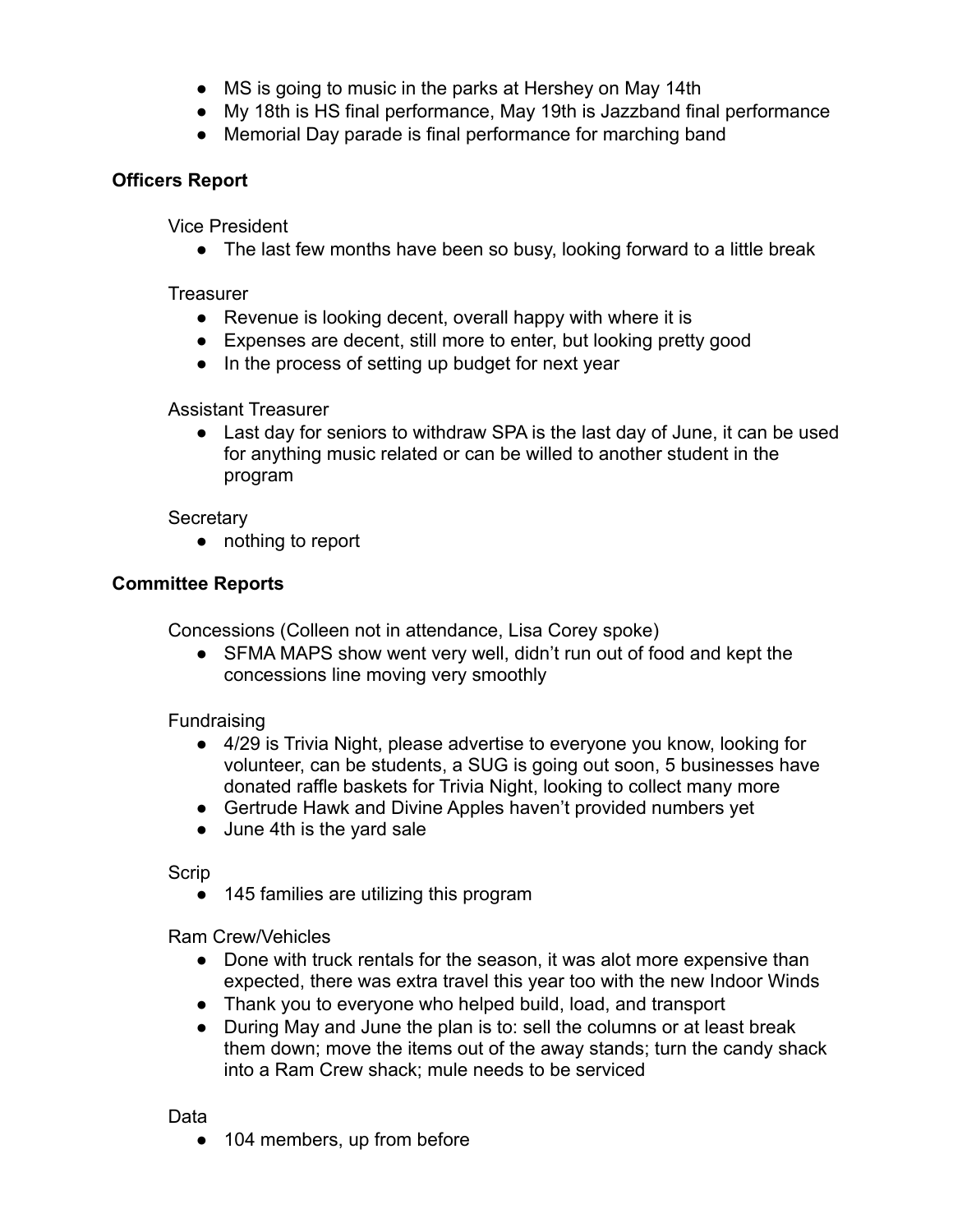Chaperones (Sam not in attendance, Gwen MacDonell read report)

- I want to thank all the chaperones that went to Orlando.
- Looking for someone to shadow as head chaperone in the fall.
- Clearances take two weeks for approval at the district office. I am not able to contact the office a day or so before an event to push people through.Next season, thinking about setting dates for clearances to be submitted, any thoughts? Updated clearance list is received every Tuesday.

### Uniforms

• Marching band uniforms are hanging nicely and ready for Memorial Day parade, moving forward families will dry clean

### Attire

• T-shirt store is open until Monday

### **Old Business**

March Meeting Minutes

● approved

Teacher Appreciation day

- SFMA sponsors the Spring teacher appreciation day
- May 3rd at the 9th grade center and the high school
- will need volunteers

### **Elections**

- Nominations are in April
- Nomination committee is Becky Landry, Mike Young, & Scott Houde
- Information will be sent out via email about how to submit nominations
- Need to vote on Vice President and Treasurer
- To be eligible to vote, must be present and must be an SFMA member

Budget Preparations for 2022-23 school year

- Mike Platchek is working on new plan on how to divide the budget among the groups
- With new groups and the numbers of students participating in each group changing, the new plan is to split the money based on a "per student" basis
- Each group will still have an essentials fee but the larger groups will get more of the budget money than the smaller groups

### **New Business**

New Committee Proposal

● Christine Lyons and Laura SImons propose Hospitality Committee